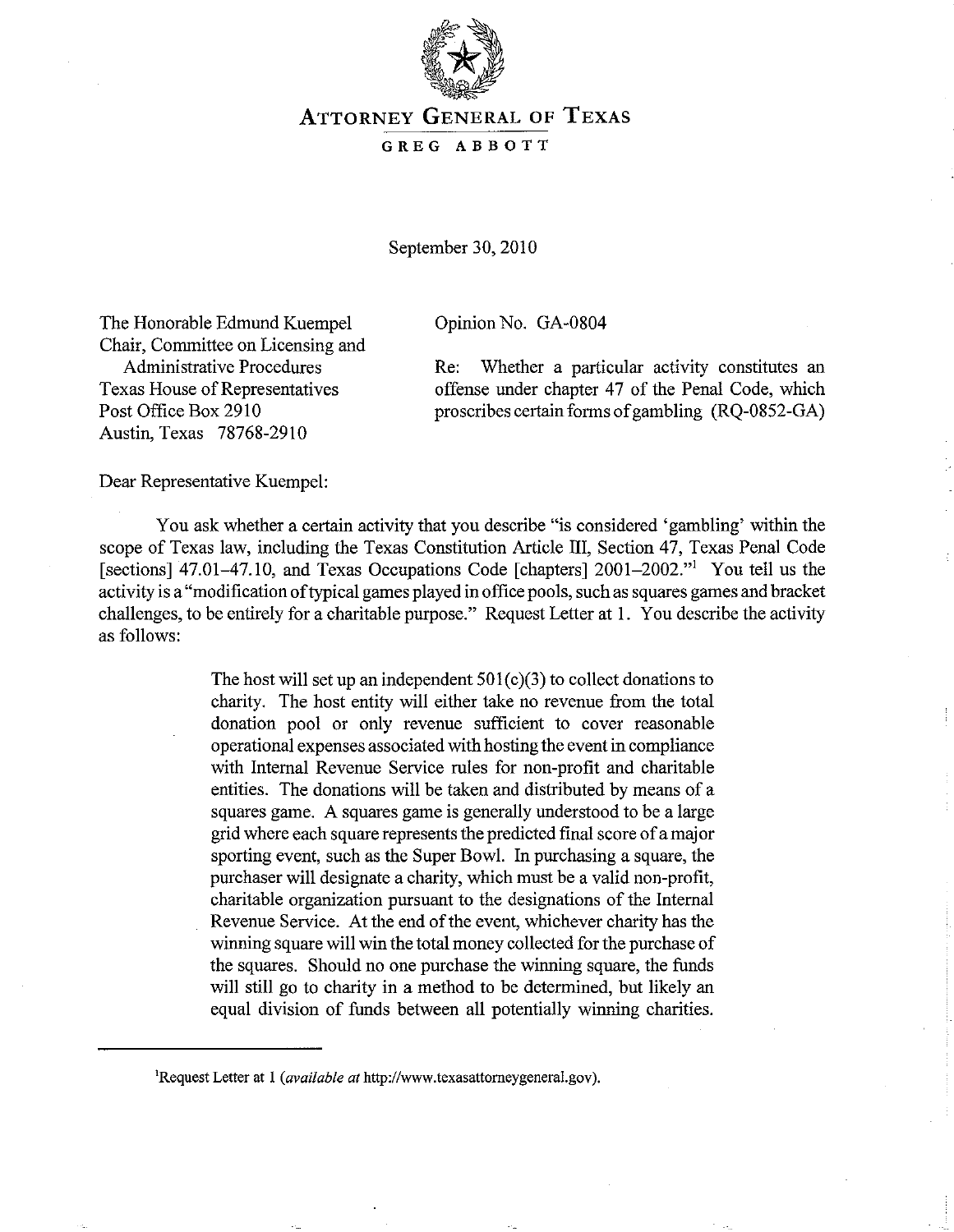Those people purchasing squares stand to have no gain from the contest, other than designating the charity to win the award. The purchasing system will not allow charities to purchase squares, nor would it allow the principals of charities to purchase squares. Therefore, the pool of donors and the pool of potential winners will be entirely bifurcated.

*Id.* at 1-2. We consider only the game activity as you describe it and limit this opinion accordingly. *See* Tex. Att'y Gen. Op. Nos. GA-0774 (2010) at 1, GA-0670 (2008) at 2, n.2, JC-0521 (2002) at 2, DM-42 (1991) at 1 (limiting analysis to issues discussed in the opinion request letter).

The Texas Constitution, article III, section 47, directs the Legislature to prohibit lotteries and gift enterprises. *See* TEX. CONST. art. III, § 47(a). The Texas Supreme Court has declared that section 47 was intended to condemn all other schemes, even though they are not lotteries, that involve the lottery principle of chance. *City of Wink* v. *Griffith Amusement Co.,* 100 S.W.2d 695, 701 (Tex. 1936). Article III, subsections 47(b), (d) & (e) provide limited exceptions from the general prohibition against gambling for charitable organizations to conduct bingo games and raffles and state operated lotteries. *See* TEx. CONST. art. III, § 47(b), (d)-(e).

Occupations Code chapters 2001 and 2002, adopted under the limited exceptions in article III, section 47, provide the exclusive means by which a charitable organization can secure donations through an activity that constitutes gambling. *See* TEx. Occ. CODE ANN. ch. 2001 (West 2004 & Supp. 2010) (Bingo Enabling Act), ch. 2002 (Charitable Raffle Enabling Act); *see also* TEx. CONST. art. III, § 47(b), (d); *cf* Tex. Att'y Gen. Op. Nos. GA-0385 (2005) at 4 ("The fact that the conduct is for a charitable purpose is pertinent only to whether it may fall within one of the narrowly drawn defenses to chapter 47 gambling offenses."), JC-0482 (2002) at 4 (concluding in the context of the constitutional prohibition oflotteries that the characterization of the payment of money as a donation does not remove the element of consideration), JC-0480 (2002) at 1, 9 (stating that conduct not expressly authorized by either the Bingo Enabling Act or the Charitable Raffle Enabling Act would not fall within the defenses to gambling offenses in section 47.09, Penal Code). Because you affirmatively tell us that the squares game you describe is neither a raffle nor bingo encompassed by those two chapters, we analyze the game you describe under only chapter 47, Penal Code. Request Letter at 2 (stating that "this activity is neither a raffle nor bingo per" the Occupations Code).

In accordance with article III, section 47 of the Texas Constitution, the Legislature prohibits a variety of gambling-related activities through chapter 47 of the Penal Code. *See* TEx. CONST. art. III, § 47 ("The Legislature shall pass laws prohibiting lotteries and gift enterprises .... "); *Owens* v. *State,* 19 S.W.3d 480, 483 (Tex. App.-Amarillo 2000, no pet.) (recognizing Legislature's adoption of chapter 47 pursuant to article III, section 47). Within chapter 47, sections 47.02 and 47.03 are potentially applicable to the game you describe. Section 47.02 defines the offense of gambling and provides that a person commits the offense if the person "makes a bet on the partial or final result of a game or contest or on the performance of a participant in a game or contest[.]" TEx. PENAL CODE ANN.  $\S$  47.02(a)(1) (West 2003). Section 47.03 defines the offense of gambling promotion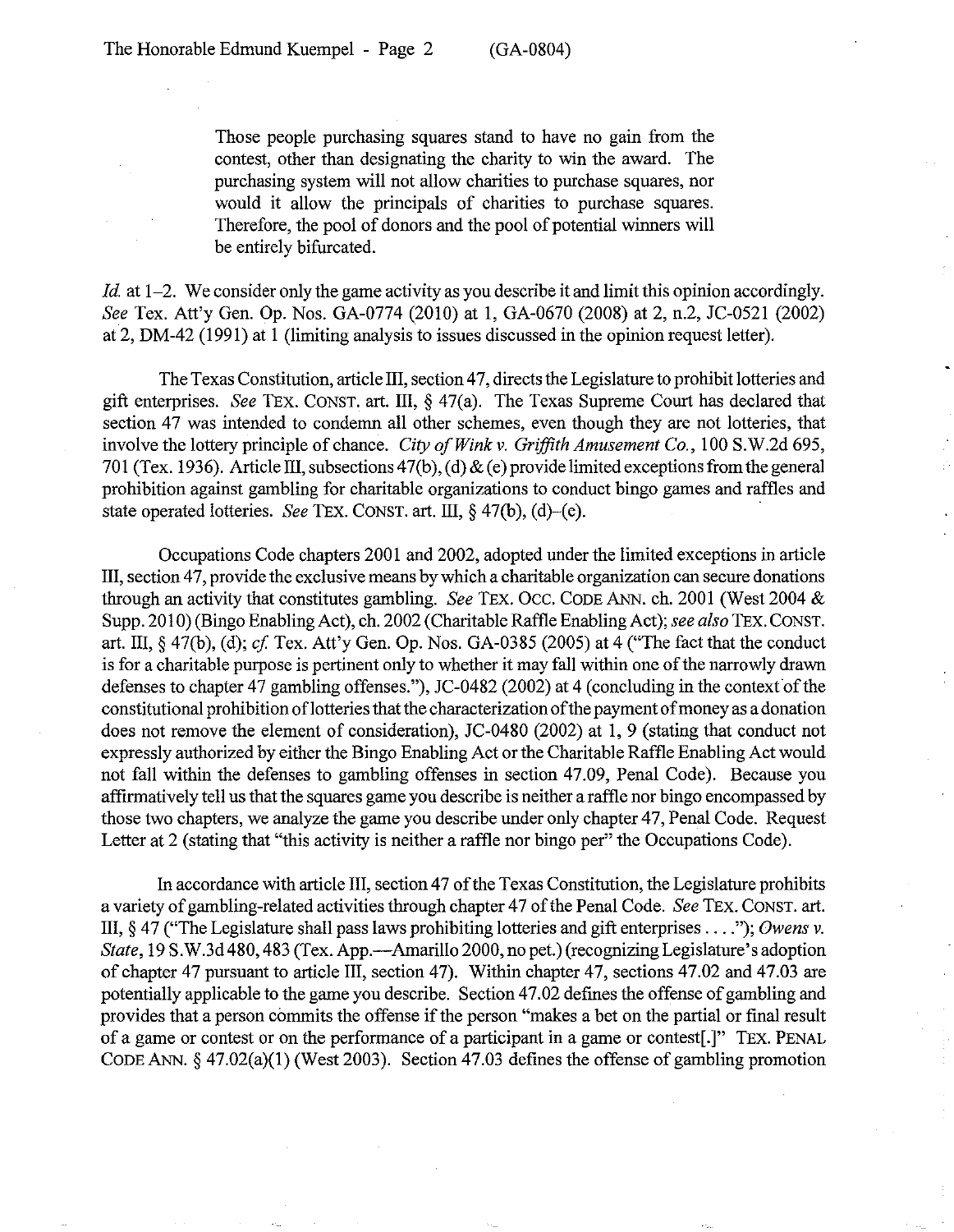and provides that "[a] person<sup>2</sup> commits an offense if he intentionally or knowingly  $\ldots$  for gain, becomes a custodian of anything of value bet or offered to be bet." *Id.* § 47.03(a)(3) (footnote added).

Sections 47.02 and 47.03 both require that there be a bet. *See* id. §§ 47.02(a)(1), .03(a)(3) (West 2003). A bet is "an agreement to win or lose something of value solely or partially by chance." *Id.* § 47.01(1). We thus consider whether the game about which you ask involves a "bet." As you describe the activity, the participant pays an amount of money to the host entity to purchase a square. Though there may be an agreement between the host entity and the participant that involves something of value, i.e., the amount to purchase the square, the agreement does not involve the thing of value being won or lost solely or partially by chance. To the extent the participant can be said to have "lost" the amount of money paid to participate in the event, the loss is not determined by chance but instead is determined by the participant's decision to participate. Moreover, irrespective of any element of chance, as you describe the activity, the participant does not stand to win anything. Accordingly, we do not believe the activity involves a bet. Absent a bet, we cannot conclude that the activity you describe implicates sections 47.02 and 47.03 of the Penal Code.

 $2$ Under the Penal Code, the term " [p] erson' means an individual, corporation, or association" and thus includes an entity such as a  $501(c)(3)$  organization. TEX. PENAL CODE ANN. § 1.07(a)(38) (West Supp. 2010). The phrase "for gain" has been construed to include donations to a charity. *See State* v. *Amvets Post No. 80,* 541 S.W.2d 481, 483 (Tex. Civ. App.-Dallas 1976, no writ) ("Even if all the proceeds were contributed to charity, the game would still be an enterprise undertaken 'for gain.' A gain is no less a gain if it is contributed to charity."); Tex. Att'y Gen. Op. No. JC-0480 (2002) at 4 (defming phrase "for gain" to mean for "profit" or an "excess of receipts over expenditures" (citation omitted)); *see also* Tex. Att'y Gen. Op. No. GA-0385 (2005) at 2 (detennining under section 47.03 that a nonprofit organization is "a person" who acts "for gain"). Under section 47.03, the  $501(c)(3)$  host entity you describe is a person who acts for gain.